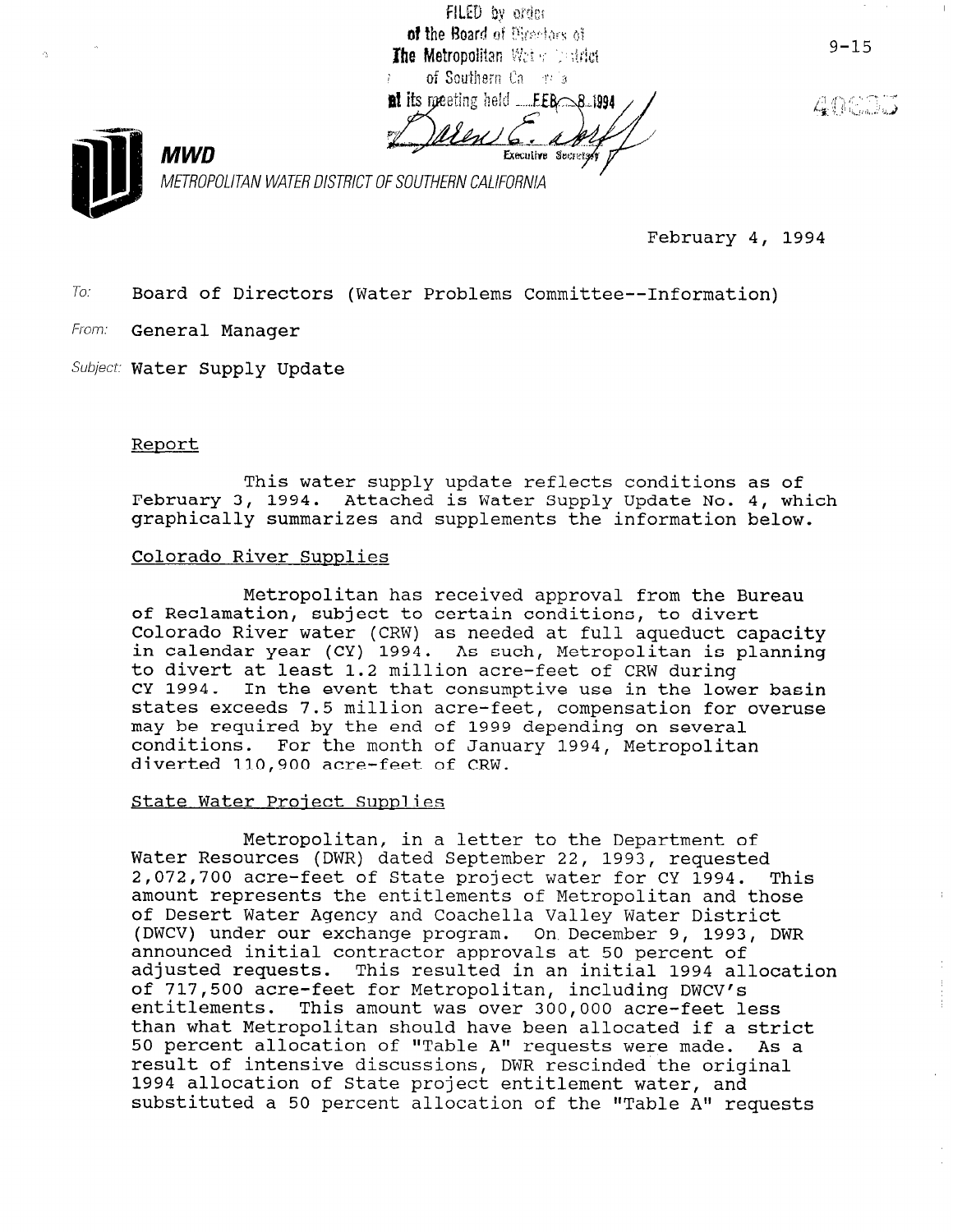#### Board of Directors -2- February 4, 1994

for each contractor. Thus, Metropolitan's revised allocation is now 1,005,750 acre-feet and is in compliance with the State Water Project contract. Including DWCV's allocation, Metropolitan's total 1994 allocation is 1,036,OOO acre-feet. The contractors will evaluate the need for State project water as the year progresses and will notify DWR of any reductions appropriately. For the month of January 1994, Metropolitan took delivery of 38,900 acre-feet of State project water.

Precipitation for the Northern Sierra eight-station index through January 31, 1994 was 16.8 inches or 62 percent of average for the season-to-date total. Snowpack water content in the State project watershed was at 65 percent of average. As of February 2, 1994, the storage in Lake Oroville was 2,411,OOO acre-feet. Total storage in San Luis Reservoir was 2,032,OOO acre-feet, with the State portion at 1,069,OOO acre-feet.

#### 1994 Water Supplv Balance

The attached table summarizes the current water supply balance for CY 1994. The demands represent the 90 percentile level of projections. Currently, there is a potential 70,000 acre-foot shortfall in supplies estimated to be available to Metropolitan in 1994.

## Board Committee Assignments

This letter is an information item to the Water Problems Committee because of its authority with regard to policies, sources, and means of importing water required by the District; and policies regarding water conservation, reclamation, reuse, and underground storage of water and the use thereof, pursuant to Administrative Code, Section 2481  $(a)$  and  $(i)$ .

#### Recommendation

For information only.

ATB:eim **C. LOCUADED BOARD USIEER)** 

Attachments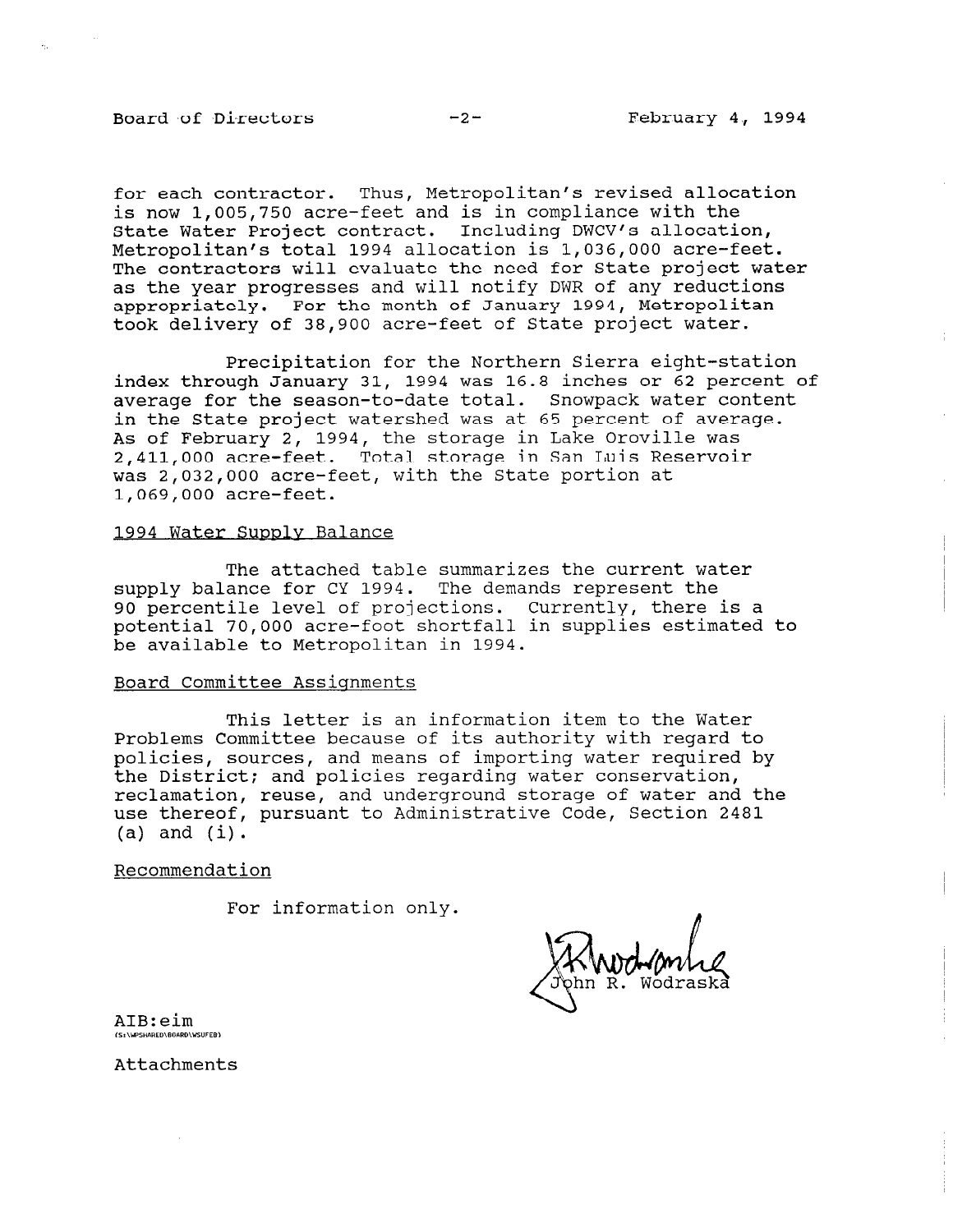#### CY 1994 WATER SUPPLY AND BALANCE

CY 1994 Supply

| Colorado River Aqueduct<br>State Water Project<br>System Losses | 1,200,000 AF<br>1,036,000 AF<br>$-36,000$ AF |
|-----------------------------------------------------------------|----------------------------------------------|
| Total Supply                                                    | 2,200,000 AF                                 |
| CY 1994 Demand                                                  |                                              |
| Projected Use (1) (2)                                           | 2,270,000 AF                                 |
| Potential 1994 Shortfall (3)                                    | 70,000 AF                                    |

Notes :

- (1) -- Stage I of IICP effective January 1 to December 31, 1994 and assumes 10 percent conservation.
- $(2)$ -- Projections based on the 90 percentile demand level and were obtained from the Planning Division.
- $(3)$  --Shortage is based on continued dry conditions and 90 percentile demand level. Should normal precipitation occur for the remainder of the year, a potential 100,000 to 200,000 acre-feet of State project water may be available for "turn-back" to DWR.